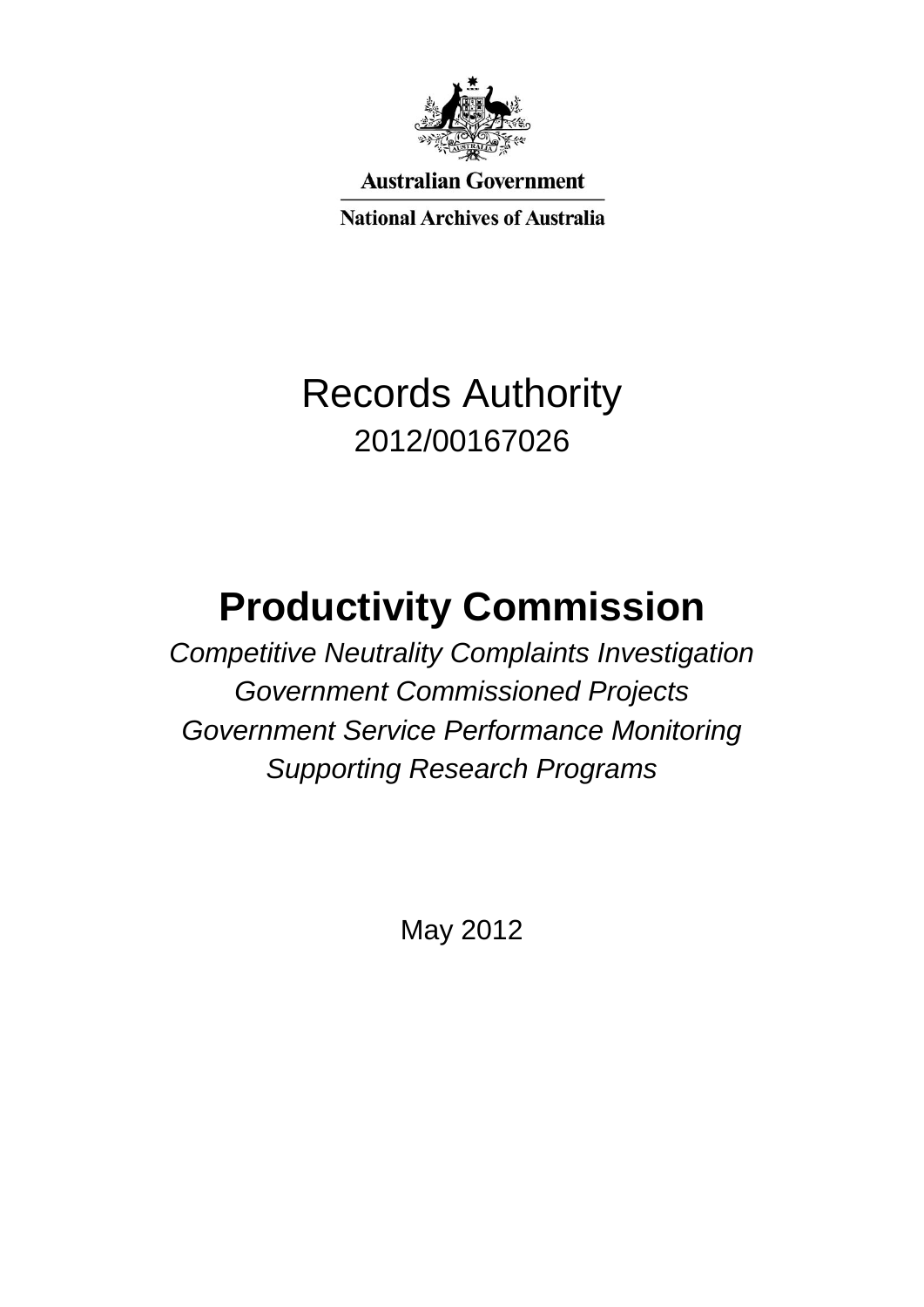#### **CONTENTS**

|                                                                     | $\overline{\mathbf{3}}$ |
|---------------------------------------------------------------------|-------------------------|
|                                                                     |                         |
|                                                                     |                         |
|                                                                     |                         |
| COMPETITIVE NEUTRALITY COMPLAINTS INVESTIGATION __________________6 |                         |
| GOVERNMENT COMMISSIONED PROJECTS ________________________________7  |                         |
|                                                                     |                         |
|                                                                     | 12                      |

© Commonwealth of Australia 2012

 This work is copyright. Apart from any use as permitted under the *Copyright Act 1968,* no part may be reproduced by any process without prior written permission from the National Archives of Australia. Requests and inquiries concerning reproduction and rights should be directed to the Publications Manager, National Archives of Australia, PO Box 7425, Canberra Mail Centre ACT 2610, Australia.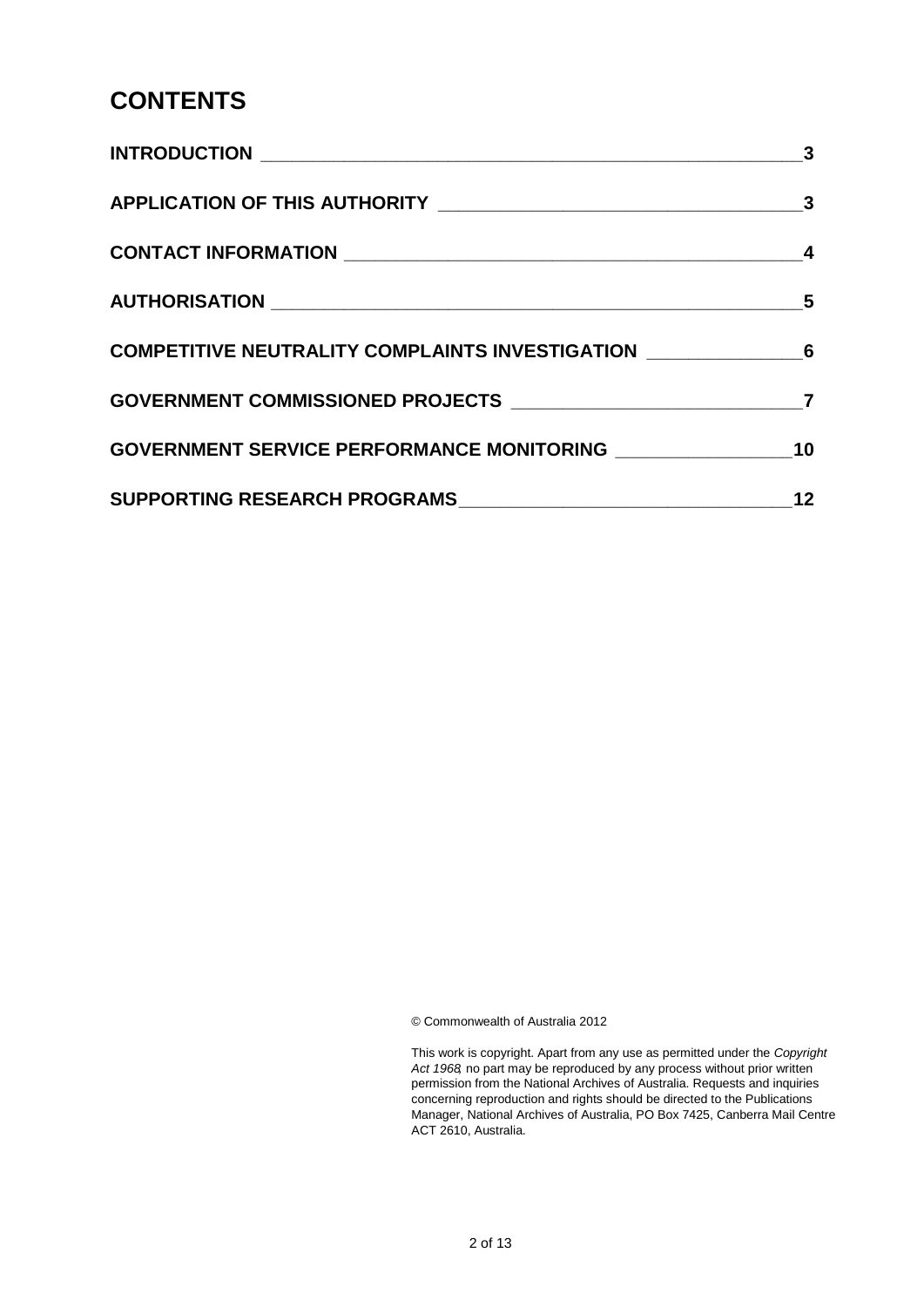#### **INTRODUCTION**

 Investigation and Supporting Research Program. It represents a significant commitment on behalf of the The Productivity Commission and the National Archives of Australia have developed this Records Authority to set out the requirements for keeping or destroying records for the core business areas of Government Commissioned Projects, Government Service Performance Monitoring, Competitive Neutrality Complaints Productivity Commission to understand, create and manage the records of its activities.

 This Authority is based on the identification and analysis of the business of the Productivity Commission. It takes into account the agency's legal and organisational records management requirements, the interests of its stakeholders, the agency and the National Archives of Australia.

 permission under the *Archives Act 1983*, for the destruction of the temporary records described after the The Authority sets out those records that need to be retained as national archives and specifies the minimum length of time that temporary records need to be kept. This Authority gives the Productivity Commission minimum retention period has expired. Retention periods for these temporary records are based on: an assessment of business needs; broader organisational accountability requirements; and community expectations, and are approved by the National Archives of Australia on the basis of information provided by the agency.

 Authority is recommended. All amendments must be approved by the National Archives. As changes in circumstances may affect future records management requirements, the periodic review of this

### **APPLICATION OF THIS AUTHORITY**

- 1. This Authority supersedes Records Authority RDA 710. The superseded authority cannot be used by the Productivity Commission to sentence records after the date of issue of this Authority.
- 2. This Authority is to be used to determine how long records must be kept. Records are matched to the relevant core business and records class in the Authority.
	- Where the minimum retention period has expired and the records are not needed for agency business they should be destroyed as authorised in this Authority.
	- Records that have not reached the minimum retention period must be kept until they do.
	- Records that are identified as Retain as National Archives (RNA) are to be transferred to the National Archives of Australia for preservation.
- 3. This Authority should be used in conjunction with general records authorities such as:
	- the Administrative Functions Disposal Authority (AFDA) and/or AFDA Express issued by the National Archives to cover business processes and records common to Australian Government agencies;
	- General Records Authority (31) For source (including original) records that have been copied, converted or migrated.
- facilitative or for short-term use only. NAP does not replace arrangements agreed to in this Authority but can be used as a tool to assist in identifying records for destruction together with an agency's Records destroying records as a normal administrative practice and on how to develop an agency NAP policy is 4. The Normal Administrative Practice (NAP) provision of the *Archives Act 1983* gives agencies permission to destroy certain records without formal authorisation. This usually occurs where records are duplicated, Authority or Authorities, and with AFDA and AFDA Express. The National Archives recommends that agencies develop and implement a Normal Administrative Practice policy. Advice and guidance on available from the National Archives' website at **[www.naa.gov.au](http://www.naa.gov.au/)**
- 5. Records that are reasonably likely to be needed as evidence in a current or future judicial proceeding or are subject to a request for access under the *Archives Act 1983,* the *Freedom of Information Act 1982* or any other relevant Act must not be destroyed until the action has been completed.
- 6. Records subject to a disposal freeze must not be destroyed until the freeze has been lifted. Further information about disposal freezes and whether they affect the application of this Authority is available from the National Archives website at **[www.naa.gov.au](http://www.naa.gov.au/)**
- system, or when information is migrated from one system to a new system) this authority can still be 7. Where the method of recording information changes (for example from a manual system to an electronic applied, providing the records document the same core business. The information must be accessible for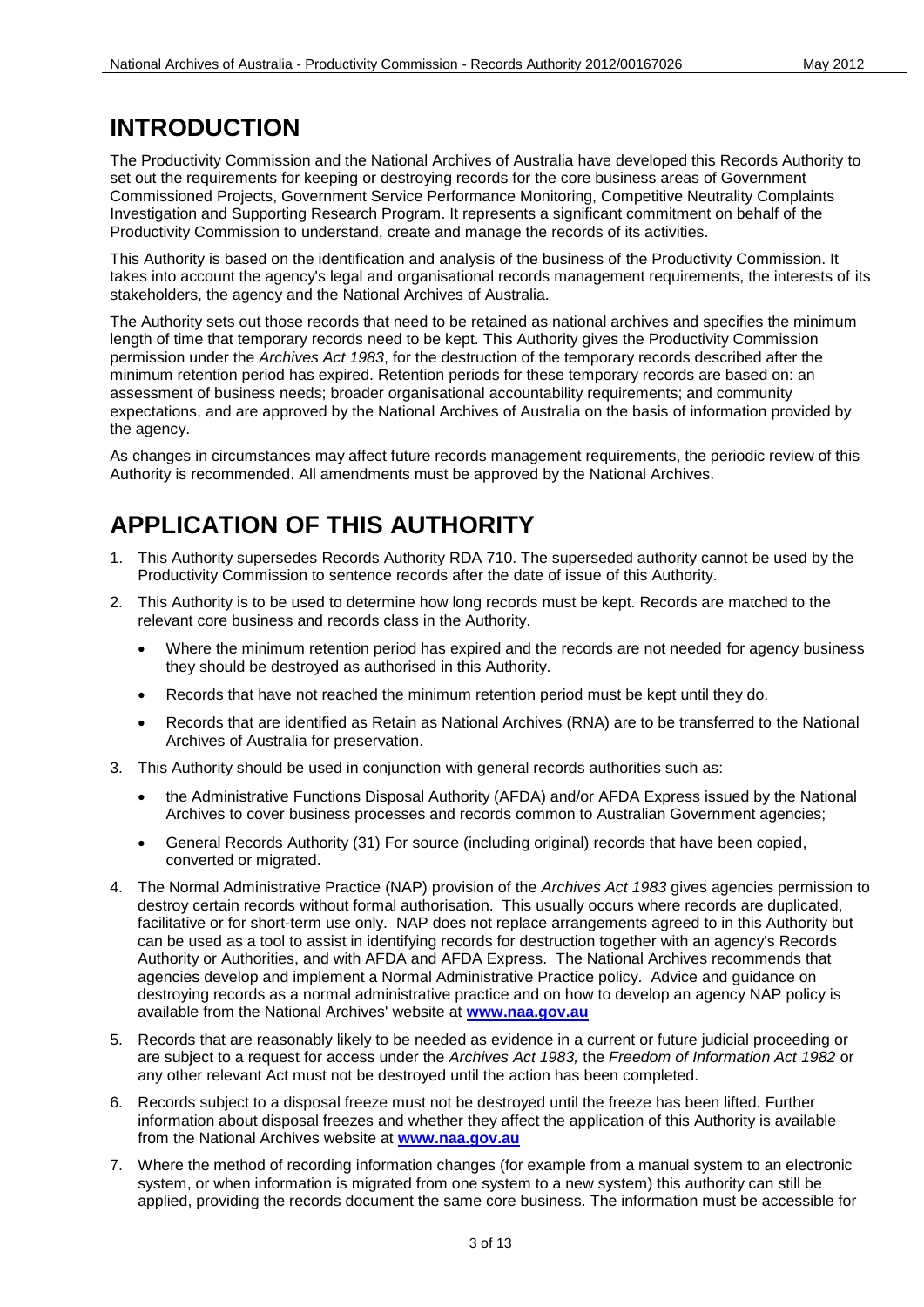authority or until the information is transferred into the custody of the National Archives. the period of time prescribed in this Authority. The Productivity Commission will need to maintain continuing access to the information, including digital information, for the periods prescribed in this records

- 8. In general, retention requirements indicate a minimum period for retention. The Productivity Commission may extend minimum retention periods if it considers that there is an administrative need to do so, without further reference to the National Archives. Where the Productivity Commission believes that its accountability will be substantially compromised because a retention period or periods are not adequate, it should contact the National Archives for review of the retention period.
- part of the archival resources of the Commonwealth under section 3C of the *Archives Act 1983*. The transfer the records to the Archives when they cease to be current and, in any event, within 15 years of the 9. Records coming within 'Retain as national archives' classes in this Authority have been determined to be determination of Commonwealth records as archival resources of the Commonwealth obliges agencies to records coming into existence, under section 27 of the *Archives Act 1983*.
- 10. Records in the care of agencies should be appropriately stored, managed and preserved. Agencies need to meet this obligation to ensure that the records remain authentic and accessible over time. Under Section 31 of the *Archives Act 1983*, access arrangements are required for records that become available for public access including those records that remain in agency custody.
- 11. Appropriate arrangements should be made with the National Archives when records are to be transferred into custody. The National Archives accepts for transfer only those records designated as national archives.
- 12. Advice on how to use this Authority is available from the Productivity Commission's records manager. If National Archives. there are problems with the application of the Authority that cannot be resolved, please contact the

#### **CONTACT INFORMATION**

 National Archives' Agency Service Centre. For assistance with this authority or for advice on other records management matters, please contact the

Queen Victoria Terrace Tel: (02) 6212 3610 Parkes ACT 2600 Fax: (02) 6212 3989 Canberra Mail Centre ACT 2610 Website: **[www.naa.gov.au](http://www.naa.gov.au/)** 

PO Box 7425 Email: **[recordkeeping@naa.gov.au](mailto:recordkeeping@naa.gov.au)**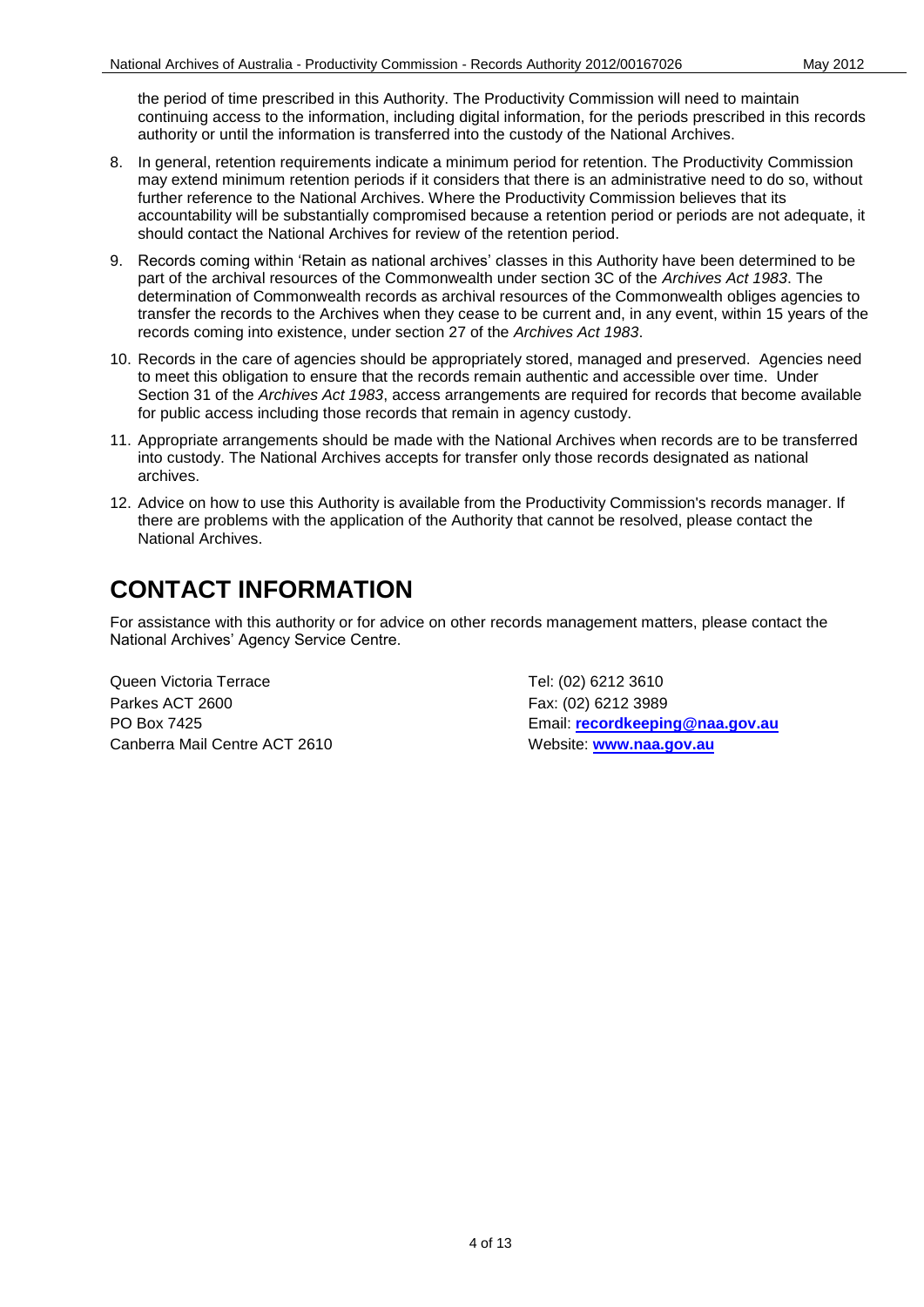#### **AUTHORISATION**

#### RECORDS AUTHORITY 2012/00167026

·.

**Person to whom notice of Mr Gary Banks**<br> **Authorisation is given:** Chairman authorisation is given:

Productivity Commission Level 2, 15 Moore Street Canberra City ACT 2601

**Purpose:** 

Authorises arrangements for the disposal of records in accordance with Section 24(2)(b) of the Archives Act 1983

Determines records classed as 'Retain as national archives' in this Records Authority to be part of the archival resources of the Commonwealth under section 3C of the Archives Act 1983

**Application:** 

All core business records relating to Competitive Neutrality Complaints Investigation, Government Commissioned Projects, Government Service Performance Monitoring, Supporting Research Programs.

This authority gives permission for the destruction, retention or transfer to the National Archives of Australia of the records described. This authority will apply only with the consent of the agency currently responsible for the business documented in the records described.

**Authorising Officer** 

David Fricker Director-General National Archives of Australia

Date of issue:

MAY 2012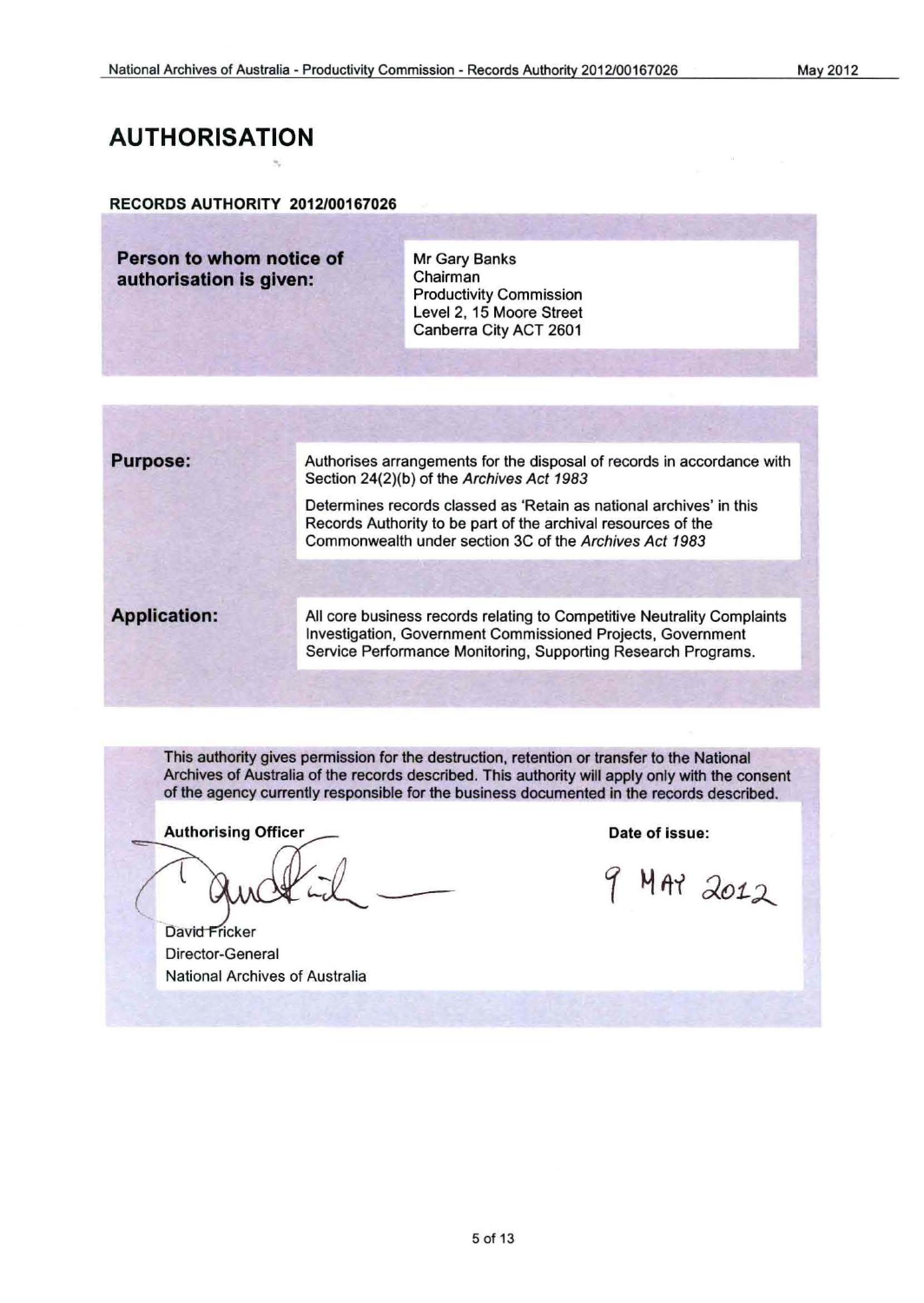#### **COMPETITIVE NEUTRALITY COMPLAINTS INVESTIGATION**

The core business of receiving and investigating complaints from individuals or public and private sector organisations under relevant legislation such as the *Productivity Commission Act 1998*, regarding:

- government business compliance with competitive neutrality arrangements;
- effectiveness of competitive neutrality arrangements in removal of competitive advantages arising from government ownership; or
- Australian Government businesses that should be subject to competitive neutrality arrangements.

Specific activities supporting the core business include:

- handling enquiries and providing advice;
- receiving, assessing and responding to complaints;
- preparing complaint investigation reports; and
- conducting research.

The performance of the core business is supported by low level administrative or operational tasks, such as:

- developing procedures and guidelines; and
- preparation of statistical reports.

 *For competitive neutrality complaints which lead to the Government's commissioning of a formal public inquiry, use GOVERNMENT COMMISSIONED PROJECTS.* 

 *For records of Commission meetings, use GOVERNING BODIES General Records Authority 27.* 

 *Express - GOVERNMENT RELATIONS. For the agency's annual reporting on competitive neutrality complaints investigation activities, use AFDA/AFDA* 

 *For the design of forms used to lodge complaints, use AFDA/AFDA Express - INFORMATION MANAGEMENT.* 

 *For managing the acquisition of goods and services, the issue, receipt and assessment of tenders and the AFDA/AFDA Express - PROCUREMENT. management of the performance of external service providers, such as consultants or researchers, use* 

For the production and distribution of published reports, use AFDA/AFDA Express - PUBLICATION.

| Class no | <b>Description of records</b>                                                                                                                                                                                                         | <b>Disposal action</b>                       |
|----------|---------------------------------------------------------------------------------------------------------------------------------------------------------------------------------------------------------------------------------------|----------------------------------------------|
| 61021    | The following significant records documenting:<br>final complaint investigation reports; and<br>final research reports.                                                                                                               | Retain as<br>national archives               |
| 61022    | Records documenting:<br>provision of low level routine advice and the handling of routine<br>enquiries which do not require a formal written response; and<br>records relating to the internal drafting of procedures and guidelines. | Destroy 2 years<br>after action<br>completed |
| 61023    | Records documenting:<br>routine administrative tasks supporting the core business; and<br>competitive neutrality complaints investigation activities, other than<br>those covered in classes 61021 and 61022.                         | Destroy 7 years<br>after action<br>completed |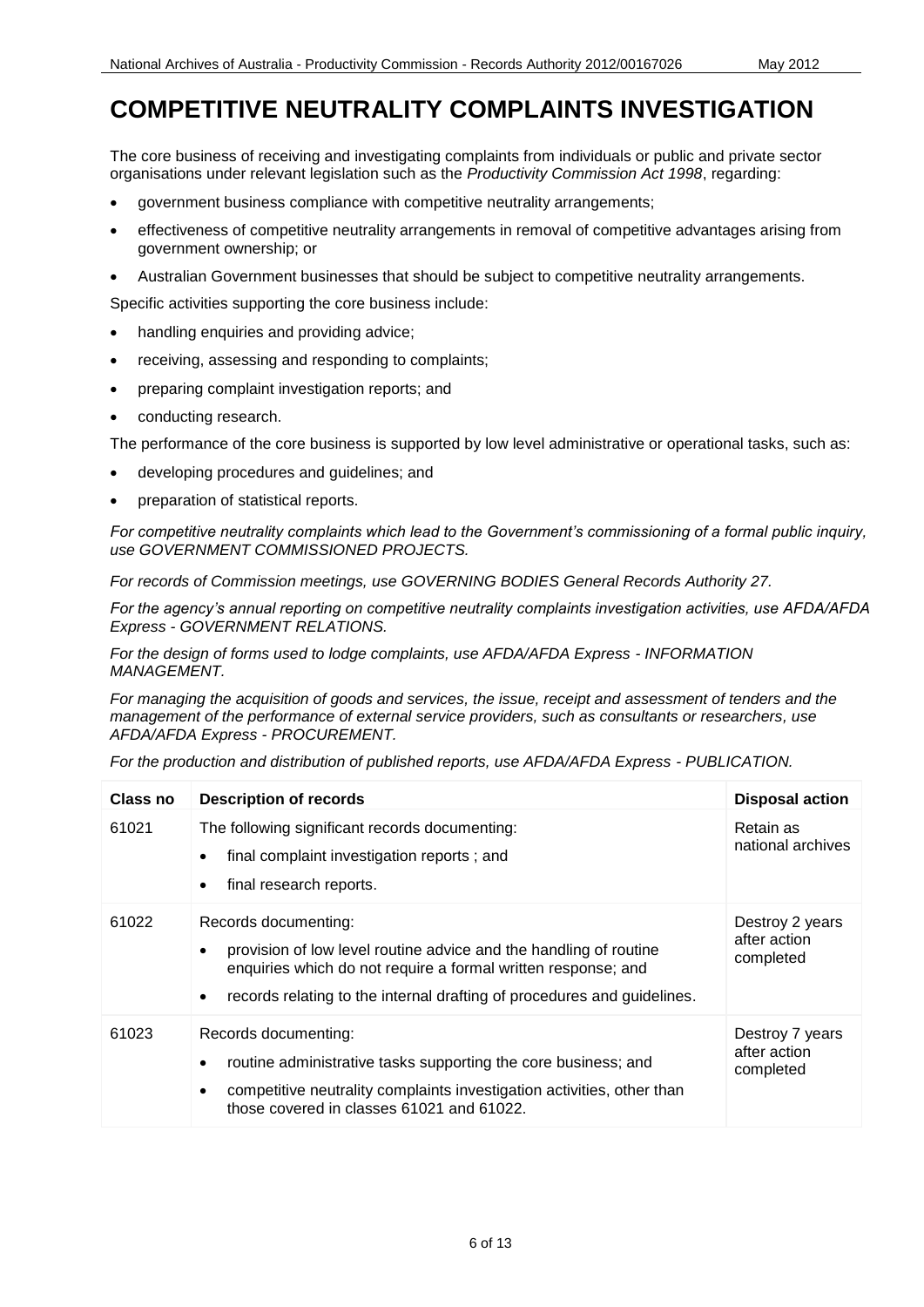#### **GOVERNMENT COMMISSIONED PROJECTS**

The core business of conducting government commissioned public inquiry and research projects on matters related to industry and productivity. Government commissioned projects aim to identify and analyse issues, develop policy options, and provide proposed recommendations for Government consideration.

Specific activities supporting government commissioned projects include:

- establishing and scoping projects;
- allocating Commissioners to projects;
- managing formal project communications;
- **e** establishing and registering interested parties;
- public consultation, such as, visits, public hearings, workshops and roundtables;
- receiving and managing public submissions;
- conducting meetings;
- carrying out research;
- preparing project reports on the findings and recommendations of commissioned inquiries and research;
- delivering speeches, presentations and briefings;
- evaluating projects; and
- receiving feedback.

The performance of the core business is supported by routine administrative tasks such as:

- operational management and implementation of projects;
- developing procedures and guidelines; and
- receiving and responding to enquiries and correspondence with interested parties.

Excludes original evidence or material.

 *GOVERNING BODIES General Records Authority 27. For the appointment and management of Commissioners, and records of Commission meetings, use* 

 *For legal advice supporting government commissioned projects, use AFDA/AFDA Express – LEGAL SERVICES.* 

 *AFDA/AFDA Express - COMMUNITY RELATIONS. For media releases and media monitoring relating to government commissioned inquiries and studies, use* 

 *calculations, use AFDA/AFDA Express – FINANCIAL MANAGEMENT. For the preparation of budgets, invoices, monthly expenditure reports, and final project expenditure* 

 *For the agency's participation in formal inquiries into its services, tabling of public inquiry and other reports in Parliament or annual reporting on Government commissioned inquiries and studies, use AFDA/AFDA Express - GOVERNMENT RELATIONS.* 

 *GOVERNMENT SERVICE PERFORMANCE MONITORING. For the agency's reporting on the effectiveness and efficiency of government service provision, use* 

 *Express - INFORMATION MANAGEMENT. For the design of forms/templates used in the conduct of government commissioned projects, use AFDA/AFDA* 

 *projects, use AFDA/AFDA Express – PERSONNEL. For the arrangement of travel for persons conducting public inquiries or other government commissioned* 

 *For managing the acquisition of goods and services, the issue, receipt and assessment of tenders, and the AFDA/AFDA Express - PROCUREMENT. management of the performance of external service providers, such as consultants or researchers use* 

For the production, publication and distribution of published reports, circulars, submissions and transcripts of  *hearings, use AFDA/AFDA Express - PUBLICATION.*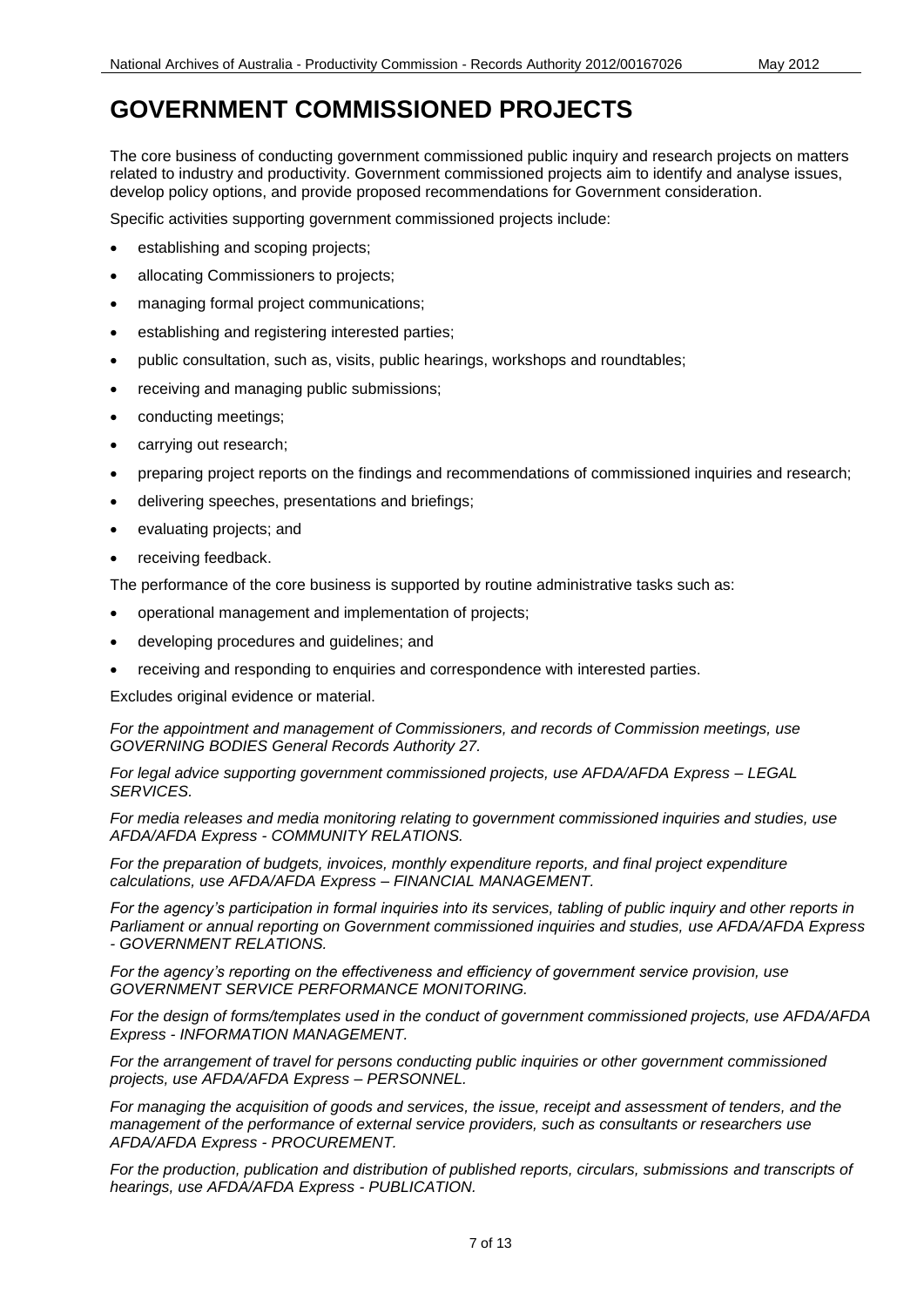#### **GOVERNMENT COMMISSIONED PROJECTS**

*For the agency's self-initiated program of supporting research into industry, industry development and productivity issues affecting public and private sectors, states and territories, use SUPPORTING RESEARCH PROGRAMS.* 

| <b>Class no</b> | <b>Description of records</b>                                                                                                                                                                                                                                                                                                                                                                                                                                   | <b>Disposal action</b>              |
|-----------------|-----------------------------------------------------------------------------------------------------------------------------------------------------------------------------------------------------------------------------------------------------------------------------------------------------------------------------------------------------------------------------------------------------------------------------------------------------------------|-------------------------------------|
| 61024           | The following significant records documenting:                                                                                                                                                                                                                                                                                                                                                                                                                  | Retain as                           |
|                 | allocating Commissioners to government commissioned projects;<br>$\bullet$                                                                                                                                                                                                                                                                                                                                                                                      | national archives                   |
|                 | formal project communications such as circulars and notices providing<br>$\bullet$<br>key details to stakeholders and the general public regarding project<br>stages, milestones, requirements, or deliverables;                                                                                                                                                                                                                                                |                                     |
|                 | marketing plans and communication strategies for significant or<br>$\bullet$<br>controversial projects;                                                                                                                                                                                                                                                                                                                                                         |                                     |
|                 | public submissions, including registers documenting receipt, control<br>$\bullet$<br>and movement of submissions;                                                                                                                                                                                                                                                                                                                                               |                                     |
|                 | transcripts and audio recordings of public hearings, workshops and<br>$\bullet$<br>roundtables;                                                                                                                                                                                                                                                                                                                                                                 |                                     |
|                 | final research reports supporting findings and recommendations<br>$\bullet$<br>outlined in final government commissioned inquiry and research<br>reports;                                                                                                                                                                                                                                                                                                       |                                     |
|                 | final government commissioned project reports and draft reports such<br>$\bullet$<br>as 'early bottom lines'; and                                                                                                                                                                                                                                                                                                                                               |                                     |
|                 | final versions of speeches, presentations and/or briefings made by<br>$\bullet$<br>senior agency staff or Commissioners (including the Chair of the<br>Commission) at major public forums, conferences, seminars and other<br>events which promote, discuss or announce government<br>commissioned inquiries and research projects and activities. Includes<br>pre and post report release briefings provided to Ministers and heads<br>of government agencies. |                                     |
| 61025           | Records documenting:                                                                                                                                                                                                                                                                                                                                                                                                                                            | Destroy 2 years                     |
|                 | low level routine administrative arrangements for workshops and<br>roundtables, visits, public hearings or other meetings such as<br>timetables, schedules and itineraries, venue and facility bookings,<br>invitations, catering arrangements, and routine liaison with venue<br>organisers;                                                                                                                                                                   | after action<br>completed           |
|                 | routine enquiries from, and correspondence with, interested parties,<br>$\bullet$<br>such as submission receipt acknowledgement letters, correspondence<br>confirming participation in hearings or roundtables, letters<br>accompanying copies of transcripts, requests to withdraw submissions,<br>registration of interest forms, requests for copies of papers and reports.                                                                                  |                                     |
|                 | feedback surveys;<br>$\bullet$                                                                                                                                                                                                                                                                                                                                                                                                                                  |                                     |
|                 | development of procedures, guidelines, project evaluation reports,<br>$\bullet$<br>communication strategies and marketing plans/report release plans not<br>covered in class 61024, briefing materials and public hearing welcome<br>documents. Includes working papers, drafts and background material;<br>and                                                                                                                                                 |                                     |
|                 | draft terms of reference for projects.                                                                                                                                                                                                                                                                                                                                                                                                                          |                                     |
| 61026           | Withdrawn submissions.                                                                                                                                                                                                                                                                                                                                                                                                                                          | Return original to<br>owner/author, |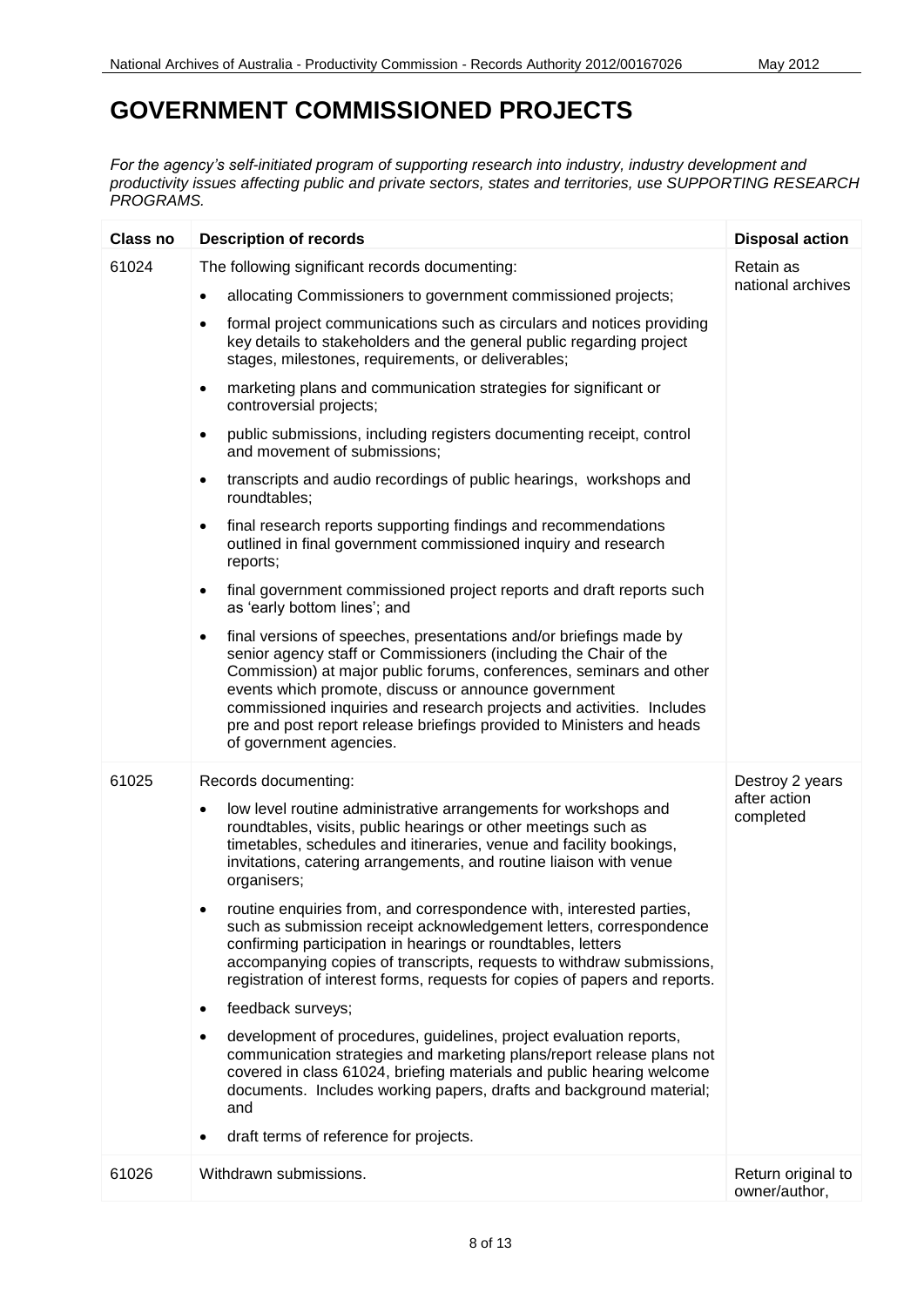#### **GOVERNMENT COMMISSIONED PROJECTS**

| Class no | <b>Description of records</b>                                                                                                                                                                                           | <b>Disposal action</b>                                      |
|----------|-------------------------------------------------------------------------------------------------------------------------------------------------------------------------------------------------------------------------|-------------------------------------------------------------|
|          |                                                                                                                                                                                                                         | and destroy<br>copies 1 month<br>after action<br>completed. |
| 61027    | Records documenting:<br>routine administrative tasks supporting the core business; and<br>$\bullet$<br>government commissioned projects activities, other than those covered<br>$\bullet$<br>in classes 61024 to 61026. | Destroy 7 years<br>after action<br>completed                |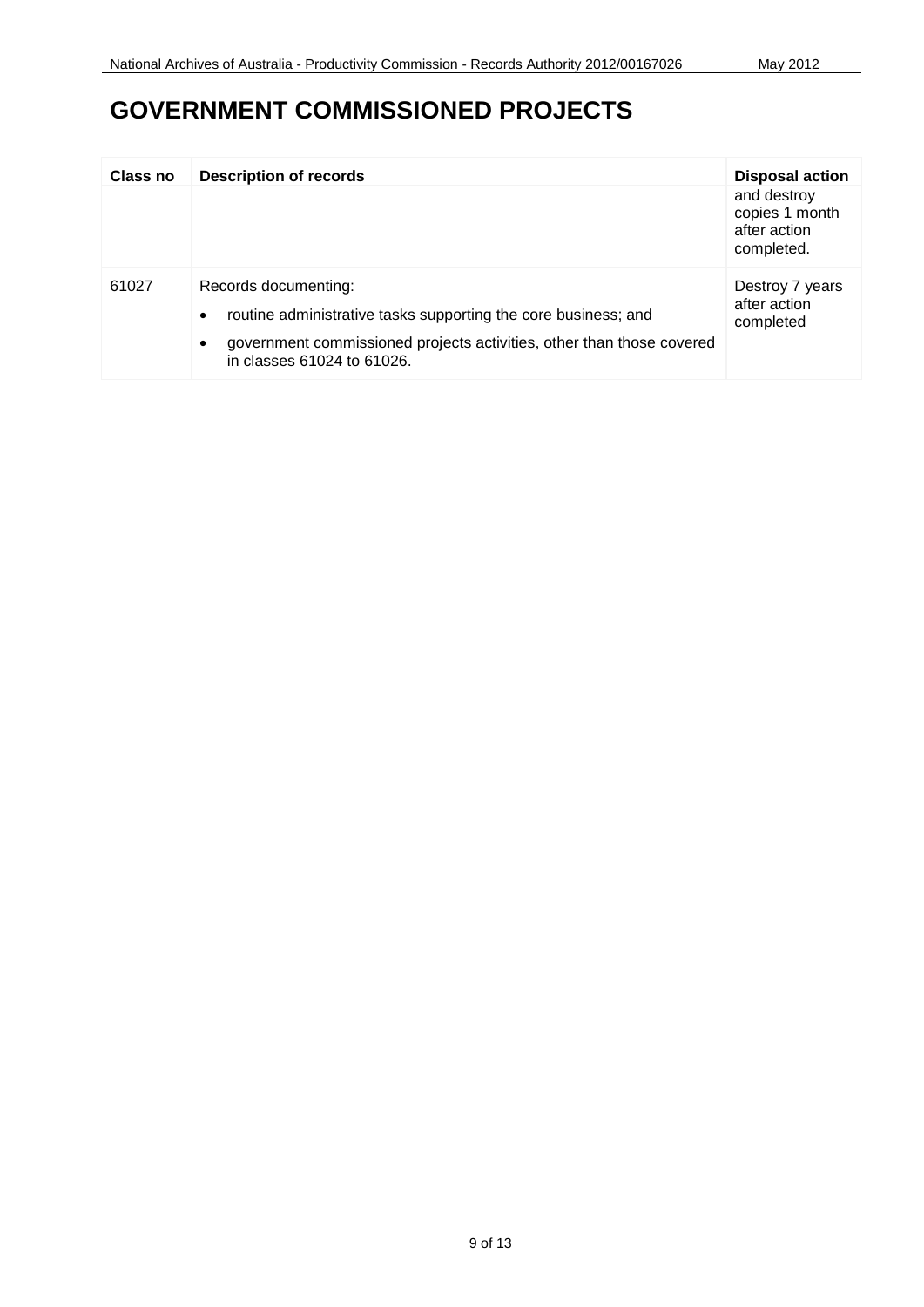#### **GOVERNMENT SERVICE PERFORMANCE MONITORING**

The core business of measuring and reporting on the equity, efficiency and cost effectiveness of Australian government services.

Specific activities supporting government service performance monitoring include:

- managing committees and working groups;
- provision of advice;
- developing and delivering speeches, presentations and briefings;
- reporting on key government service performance monitoring areas; and
- conducting research.

The performance of the core business is supported by routine administrative tasks such as:

- managing internal operational team meetings; and
- developing policies, procedures and guidelines.

 *For the arrangement and conduct of agency conferences, the production of media releases, and the agency's administrative arrangements with the media, use AFDA/AFDA Express - COMMUNITY RELATIONS.* 

 *For records of Commission meetings, use GOVERNING BODIES General Records Authority 27.* 

 *SERVICE PERFORMANCE MONITORING activities, use AFDA/AFDA Express - GOVERNMENT For the agency's participation in formal inquiries into its services and annual reporting on GOVERNMENT RELATIONS.* 

 *performance of external service providers, such as consultants or researchers, use AFDA/AFDA Express - For the procurement of data, the issue, receipt and assessment of tenders and the management of the PROCUREMENT.* 

For the production and distribution of published reports, use AFDA/AFDA Express - PUBLICATION.

 *Express - STAFF DEVELOPMENT. For the provision of internal staff training to support the core business, such as training in the use of customised databases and software, or training relating to the agency's secretariat role, use AFDA/AFDA* 

supporting the core business, use AFDA/AFDA Express - STRATEGIC MANAGEMENT. *For the agency's systematic management planning; development of strategic plans, business plans, corporate plans or strategies or the development of quality assurance and continuous improvement processes* 

 *For the customisation and management of databases or software, the maintenance of data, and the development of systems manuals and other supporting documenting, use AFDA/AFDA Express - TECHNOLOGY & TELECOMMUNICATIONS.* 

| <b>Class no</b> | <b>Description of records</b>                                                                                                                                                                                                                                                                                                             | <b>Disposal action</b>         |
|-----------------|-------------------------------------------------------------------------------------------------------------------------------------------------------------------------------------------------------------------------------------------------------------------------------------------------------------------------------------------|--------------------------------|
| 61031           | The following significant records documenting:<br>high level external and internal committees, such as the Steering<br>$\bullet$<br>Committee for Government Service Provision, where the agency<br>provides secretariat support, is the Australian Government's main<br>representative, or plays a prominent or central role. Includes   | Retain as<br>national archives |
|                 | establishment records, agendas, final version of minutes, tabled<br>papers, briefing notes reports and recommendations made by the<br>committee;                                                                                                                                                                                          |                                |
|                 | final versions of policies and procedures which provide the high level<br>$\bullet$<br>framework for the operation and management of government service<br>performance monitoring, such as the Steering Committee for the<br>Review of Government Service provision terms of reference, charter of<br>operations, and guiding principles; |                                |
|                 | high level advice to or from committees for which the Commission                                                                                                                                                                                                                                                                          |                                |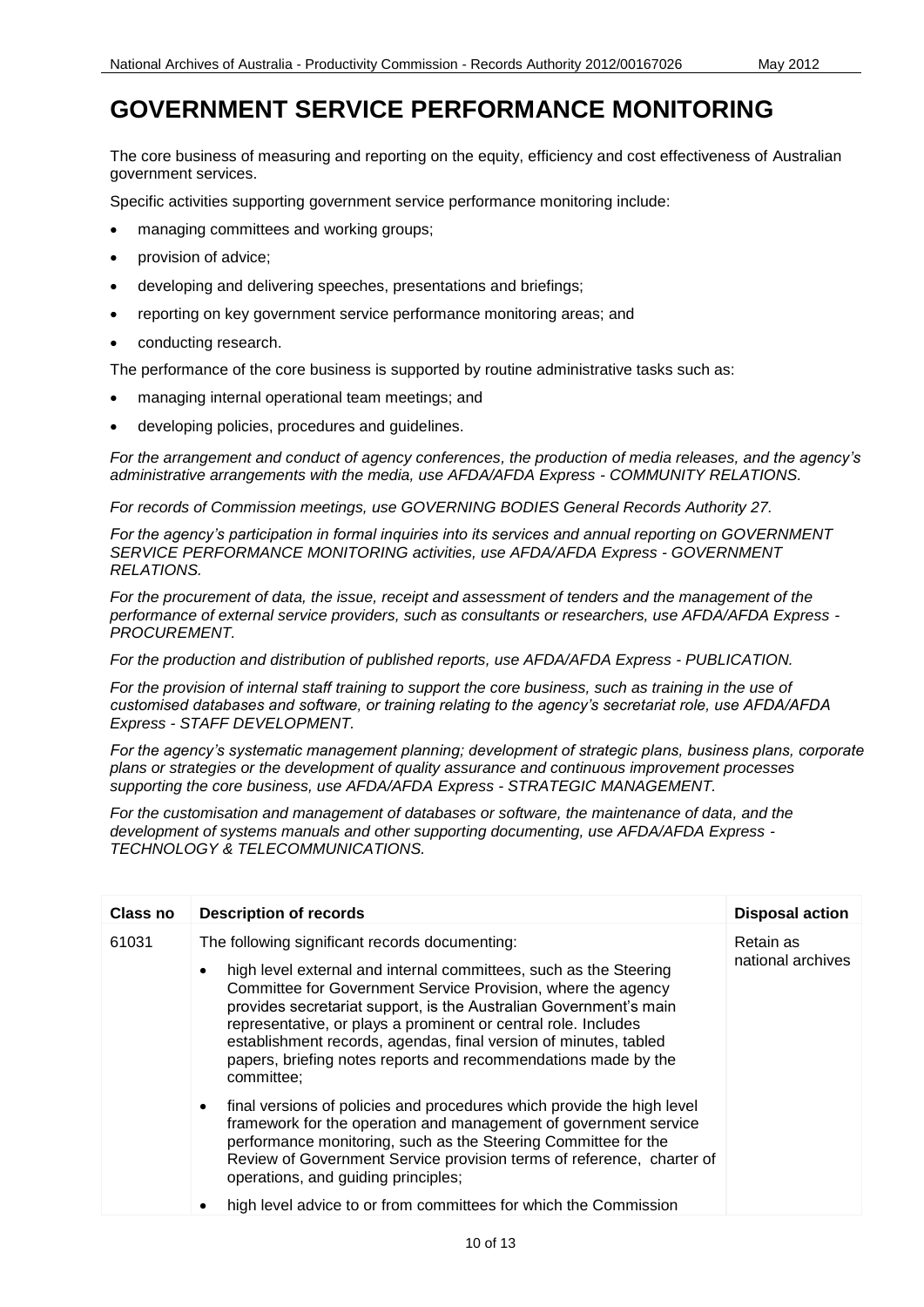#### **GOVERNMENT SERVICE PERFORMANCE MONITORING**

| Class no | <b>Description of records</b>                                                                                                                                                                                                                                                                                                                                                           | <b>Disposal action</b>                        |
|----------|-----------------------------------------------------------------------------------------------------------------------------------------------------------------------------------------------------------------------------------------------------------------------------------------------------------------------------------------------------------------------------------------|-----------------------------------------------|
|          | provides the secretariat, such as requests for advice from Treasury<br>executive; and                                                                                                                                                                                                                                                                                                   |                                               |
|          | final versions of speeches, presentations and/or briefings made by<br>senior agency staff or the Chair of the Commission at major public<br>forums, conferences, seminars and other events which promote,<br>discuss or announce matters in relation to the core business. Includes<br>pre and post report release briefings provided to Ministers and heads<br>of government agencies. |                                               |
| 61032    | Records documenting intergovernmental or inter-agency working groups<br>not covered by class 61031.                                                                                                                                                                                                                                                                                     | Destroy 10 years<br>after action<br>completed |
| 61033    | Records documenting:<br>routine administrative tasks supporting the core business; and<br>government service performance monitoring activities, other than those<br>covered in classes 61031 and 61032.                                                                                                                                                                                 | Destroy 7 years<br>after action<br>completed  |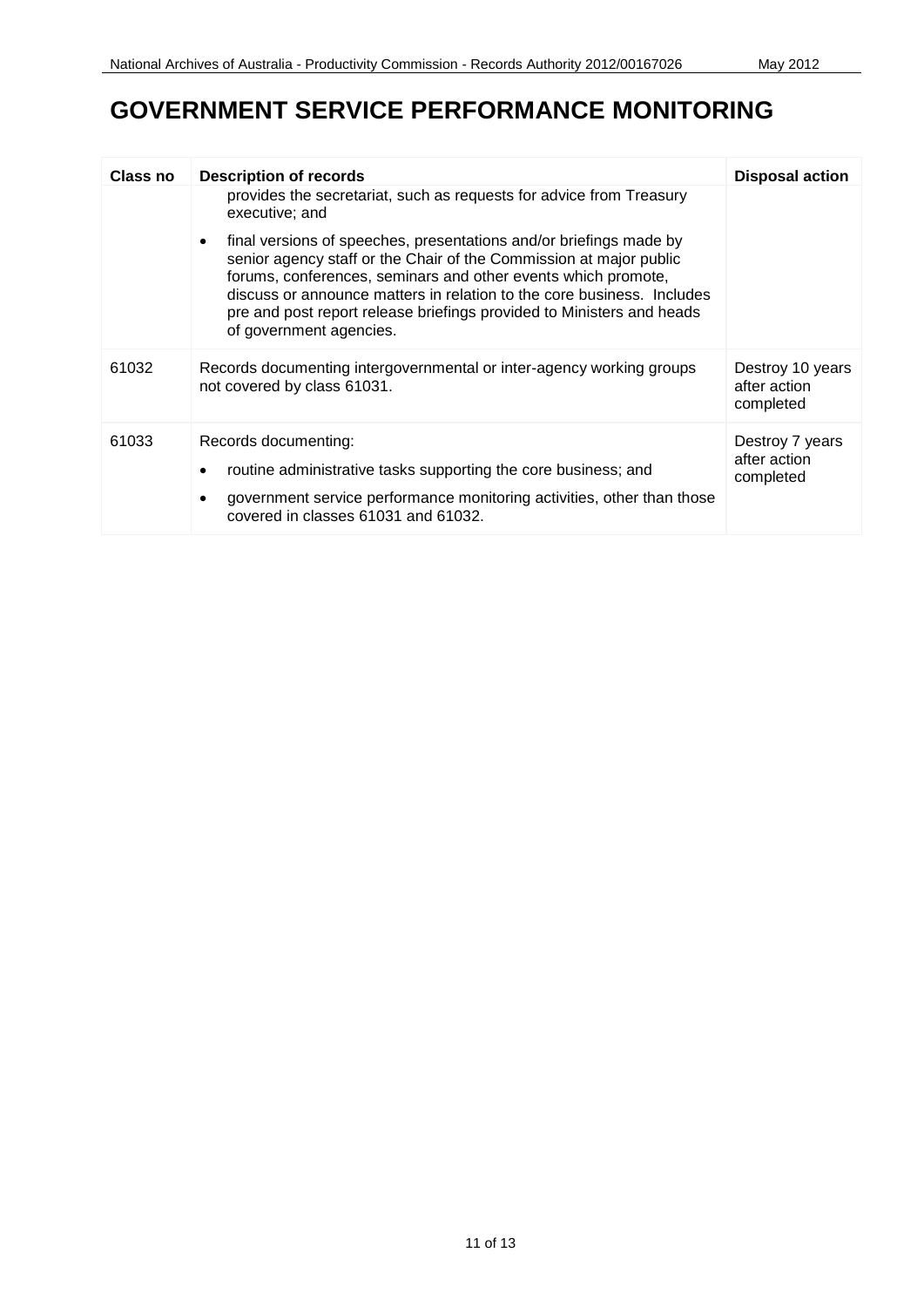#### **SUPPORTING RESEARCH PROGRAMS**

 industry, industry development and productivity issues affecting public and private sectors, states and territories. Includes joint research projects undertaken with the agency's partners. Also includes the agency's The core business of managing the agency's self-initiated ('stand-alone') program of supporting research into management of the visiting researcher program.

Specific activities relating to the supporting research programs core business include:

- establishment and management of research agreements and joint ventures;
- arranging and managing committees and working groups;
- managing conferences and roundtables;
- receiving feedback;
- conducting research and reporting on findings and outcomes;
- developing research procedures and guidelines;
- managing visiting researchers, including processing and managing funding applications; and
- delivering speeches, presentations and briefings.

The performance of the core business is supported by routine administrative tasks such as:

- operational management and running of projects;
- receiving and responding to enquiries; and
- managing internal operational team meetings.

 *submitted to another organisation and participation in parliamentary and other formal inquiries into its services, use AFDA/AFDA Express – GOVERNMENT RELATIONS For the preparation and submission of research papers supporting a case or opinion held by the Commission* 

 *For records of Commission meetings, use GOVERNING BODIES General Records Authority 27.* 

 *For arranging and managing visits to the Commission by the public and non-government agencies and the production of media releases, use AFDA/AFDA Express – COMMUNITY RELATIONS.* 

 *For arranging and managing visits to the Commission by interstate and overseas government agencies and annual reporting on supporting research or visiting researcher programs, use AFDA/AFDA Express – GOVERNMENT RELATIONS.* 

*For Government commissioned research projects on matters related to industry and productivity, use GOVERNMENT COMMISSIONED PROJECTS.* 

 *For managing the acquisition of goods and services, and the issue, receipt and assessment of tenders, use AFDA/AFDA Express - PROCUREMENT.* 

 *AFDA/AFDA Express - PUBLICATION. For the production, publication and distribution of research reports, papers and conference proceedings, use*